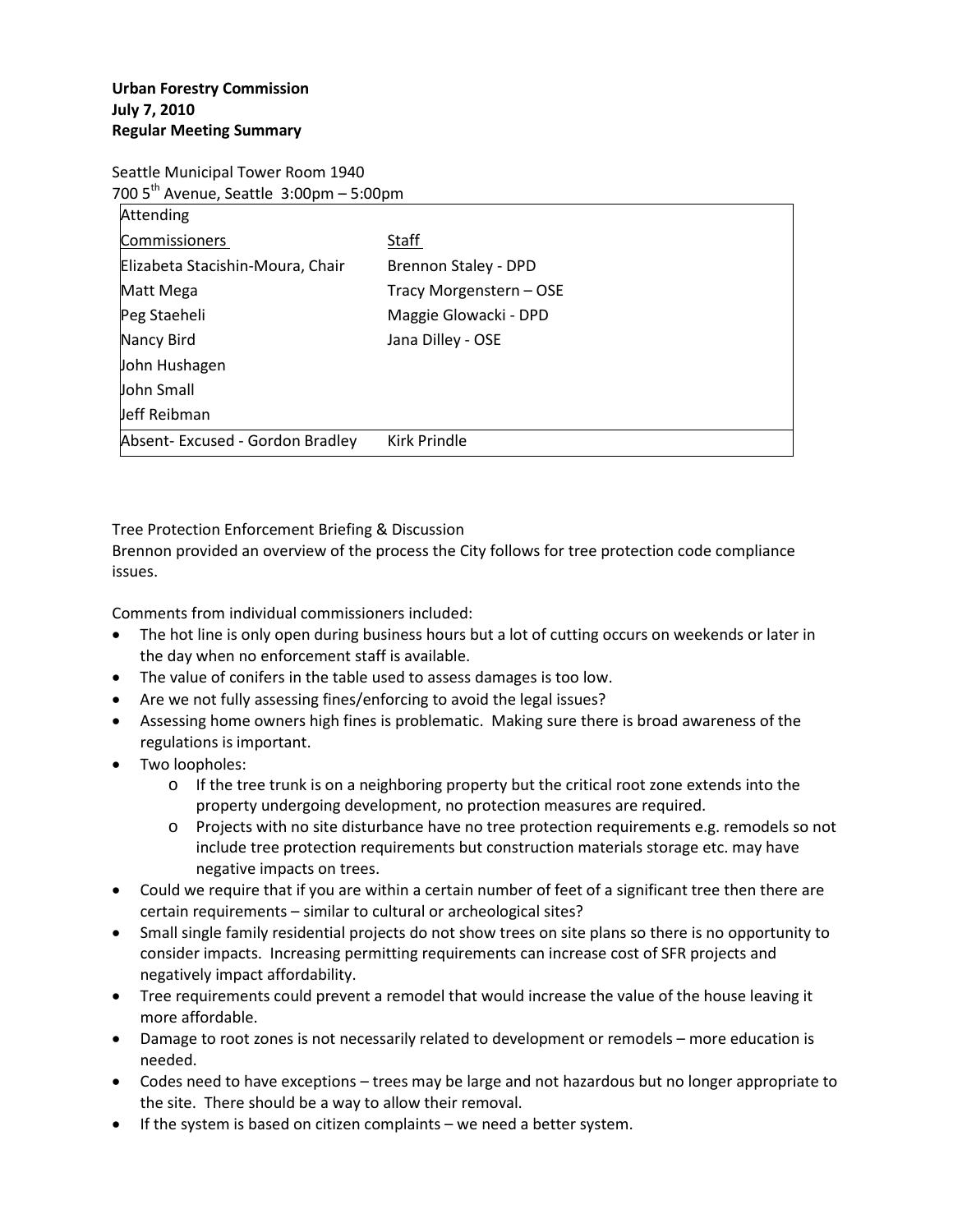DPD has received about 20 complaints during the year and half the interim regulations have been in force. Most were not subject to a violation (e.g. the tree was not exceptional.)

Brennon provided an update on three specific potential tree code compliance cases:

- Monkey Puzzle Tree- this was determined to be exceptional and was cut. A notice of violation (NOV) was issued but was withdrawn during the director's appeal. Unclear and conflicting language in the Interim Tree Protection Code made it unenforceable. A fix has been proposed by DPD, but this has left and continues to leave exceptional trees unprotected.
- 926 N  $96<sup>th</sup>$  Street two complaints were received
	- o one alleging that the fencing was not adequate- the inspector determined that construction had not yet started so there was no violation.
	- o the second alleging that the area around a tree was filled. The inspector determined that 1- 2" of soils was deposited by a backhoe driving across the area. The contractor was required to remove the deposited soil and move the fencing out.
- 938 n 86<sup>th</sup> Street A Hawthorne tree was removed but determined not be exceptional so no NOV was issued.

John S requested that DPD provide an update each month to the full commission or a committee on requests for removal of exceptional trees and complaints received.

John S. noted that he filed an ECA complaint on June  $2^{nd}$  and there has been no follow up by DPD.

# Public Comment

Steve Zemke provided comment. He thanked Jeff and Kirk for testifying at the hearing on Ingraham High School appeal. Steve also noted a case where a neighbor removed a street tree from the right-of-way in front of another neighbor's property without getting any approvals. If there were a permit process, there would be an approval process.

# Shoreline Master Plan Update Briefing

Maggie Glowacki provided a briefing on the update to the Shoreline Master Plan. No formal recommendations were provided by the Commission. The Commission is awaiting the draft shoreline vegetation standards for review. The following comments were provided by individual commissioners:

- There were questions about how the shoreline requirements apply to the Army Corps of Engineers.
- More should be done to incorporate Seattle's canopy goals into the shoreline master plan.

# Committee Reports

Community Committee- Nancy reported that Tracy provided an overview of OSE's existing and planned outreach and incentive programs. She also noted that there is a need for increasing corporate partnerships to assist with outreach. There will be no Community committee meeting in July.

Ecosystems Committee- John S. reported that Mark Mead attended the meeting to discuss the Parks Tree Policy. Elizabeta asked why this was revisited in committee when the full commission had already provided comments to Parks. The next meeting will be a working session looking at the canopy cover GIS data including how it relates to land use and if the goals are appropriate.

Management Committee – Jeff reported that the committee further discussed the DPD tree protection regulatory proposal.